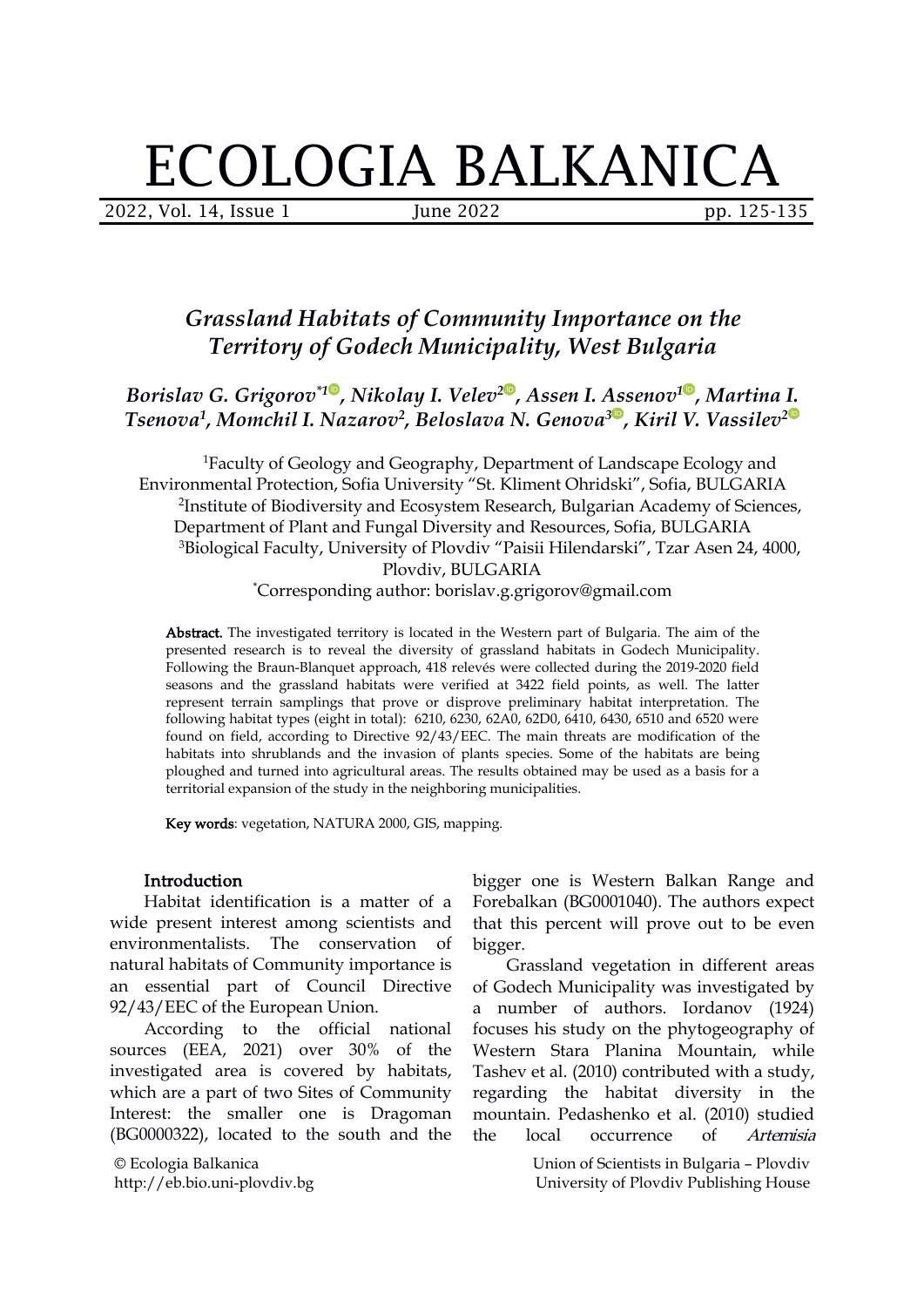chamaemelifolia Vill. Velev et al. (2011 a, b) published two research papers focused on 1910). the investigation of Cynosurus cristatus grasslands and alliance *Arrhenatherion* Nishava and its main tributaries are elatioris in West Bulgaria. Vassilev et al. (2011) studied the effect of land abandonment on the vegetation of upland semi-natural grasslands. Vassilev et al. (2012a) studied the class Festuco–Brometea with an emphasis on alliance Cirsio–Brachypodion pinnati. Velev & Vassilev (2014) focused on the management regimes within syntaxa of semi-natural grasslands. Several authors [co](https://orcid.org/0000-0002-5936-3573)ntributed with papers focused on Ponor Special Protection Area (Natura 2000). Among them are Dimitrov & Petrova (2014) who investigated forest habitats, Pedashenko & Vassilev (2014) studied the flora in the same area, Tzonev et al. (2014) did a research on scrub, grassland and rocky habitats and Vassilev et al. (2014) studied grassland vegetation.

The aim of the present study is a according to complete investigation and mapping of importance on the territory of Godech Municipality, West Bulgaria.

#### Materials and Methods

#### Study area

Godech Municipality covers around 375 km². The two Sites of Community Interest cover ca. 76% of the municipality territory. Over 50% of the territory has an elevation between 1000 and 1600 m, while territories area. with an elevation between 600 and 1000 m account for 45.78 %. Almost 48% of the area is build up by the rocks of Iskar Carbonate Group, represented mainly by limestones, dolomitic limestones, dolomites and less shales, sandstones, siltstones. Together with the West Balkan Carbonate Group (7.52%), which covers the northern slopes of Chepan Mountain, they are a basis for karstification. The Petrohan Terrigenous Group (15.38%) sandstones and it can be found along the famous road. Quaternary alluvial deposits mainly cover the floodplains and the river

terraces along the municipality (Bonchev,

The main river in the municipality is Glutnitsa and Arakul Rivers. The main soil types are rendzic Leptosols, LPk and eutric Cambisols, CMe (Ninov, 2002).

#### Habitat investigation andmapping

grassland habitats of Community Habitats, 2013; Kavrakova et al., 2009) and The habitat and vegetation sampling was conducted during the 2019 and 2020 field seasons, following the Braun-Blanquet approach (Braun-Blanquet, 1965; Westhoff & van [d](https://orcid.org/0000-0001-6812-3670)er Maarel, 1973). A t[ota](https://orcid.org/0000-0002-7899-3562)l of 418 relevés were collected. T[hey](https://orcid.org/0000-0002-0446-043X) were contributed to [th](https://orcid.org/0000-0003-4376-5575)e Balkan Vegetation Database (Vassilev et al., 2020) and Balkan Dry Grassland Database (Vassilev et al., 2012b). All relevés were plotted in the homogenous areas of communities and were subsequently assigned to relevant habitat types. Habitat types were determined Directive  $92/43/EEC$ (Interpretation Manual of European Union subsequently related to the revised version of the EUNIS system (Chytrý et al., 2020) and to the Palearctic habitat classification (Devillers & Devillers-Terschuren, 1996). Additionally, data was collected from 3422 field verification points, evenly set on the whole territory of the municipality. All the data collected in the field was applied in order to build a precise habitat map of the

includes breccia, conglomerates and from habitat mapping of NATURA 2000 in Mapping was done using the ArcGIS 10.0 software package (ESRI 2011). Spatial data was collected in the field using GPS devise Juno BS by Trimble and was later laid over the most recent orthophoto images available. The habitat map was created by the help of the "Intersect" tool by combining the layers, containing forestry data from Forestry Management Plans, as well as data about agricultural areas and habitat data Bulgaria. Later, the "Cut polygon" tool was used in order to modify polygon geometry. All the polygons were outlined manually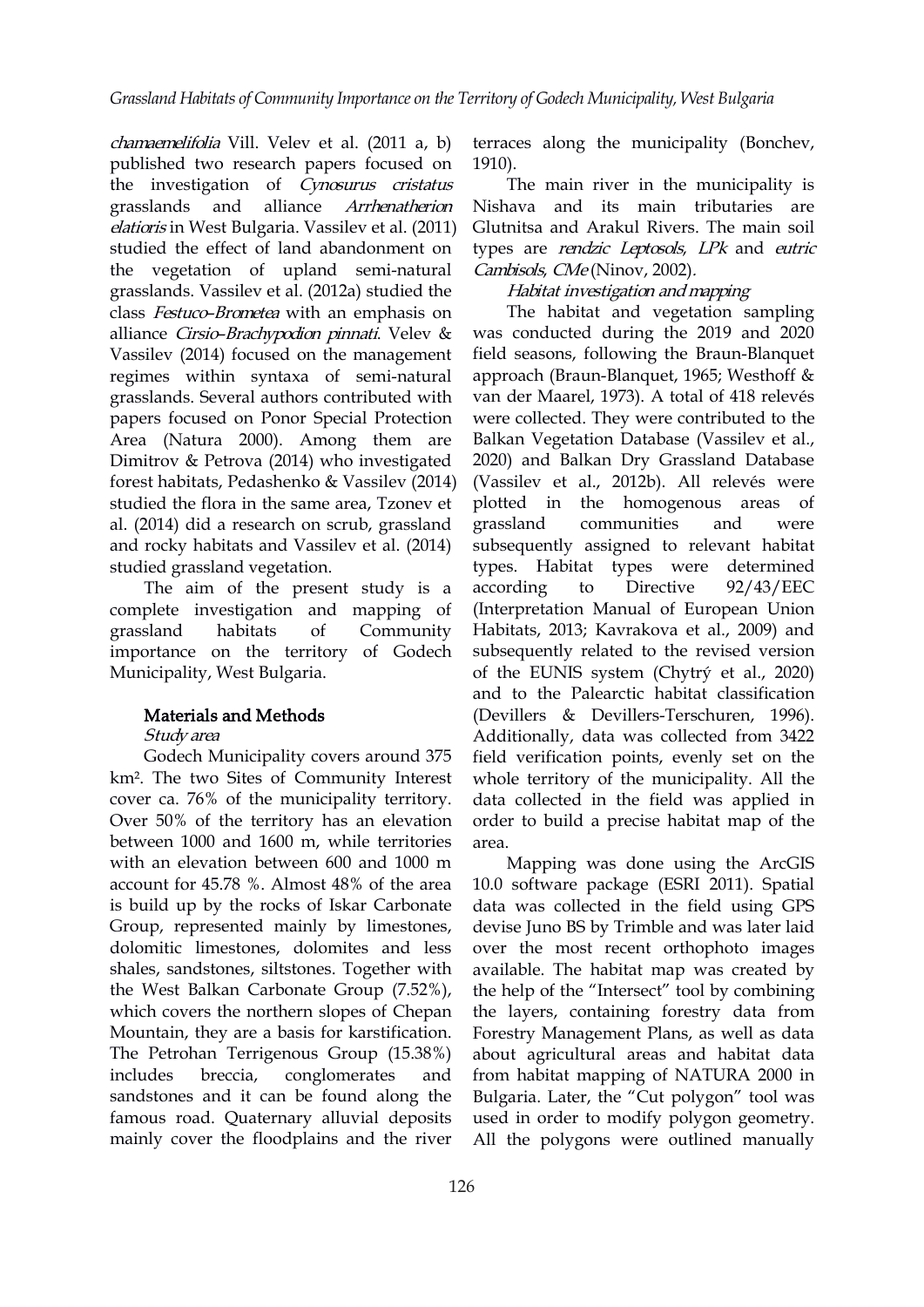using all the field collected data as well as the orthophoto images. The habitat map was elaborated in scale 1:5000.

#### Results

#### Habitat diversity

As a result of the investigation eight grassland habitat types were established: 6210 Semi-natural dry grasslands and scrubland facies on calcareous substrates (Festuco-Brometalia) (\* important orchid sites), 6230 <sup>\*</sup> Specie[s-](https://orcid.org/0000-0002-5936-3573)rich *Nardus* Directive 92/43/EEC. They cover a total of grasslands, on siliceous substrates in mountain areas (and submountain areas, in

Continental Europe), 62A0 Eastern sub mediteranean dry grasslands (Scorzoneratalia villosae), 62D0 Oro-Moesian acidophilous grasslands, 6410 Molinia meadows on calcareous, peaty or clayey siltladen soils (Molinion caeruleae), 6430 Hydrophilous tall herb fringe communities of plains and the montane to alpine levels, 6510 Lowland hay meadows (Alopecurus pratensis, Sanguisorba officinalis), and 6520 Mountain hay meadows included in 121.[31](https://orcid.org/0000-0001-6812-3670) km² or 32.3% of th[e](https://orcid.org/0000-0002-7899-3562) whole territory of Godech munic[ip](https://orcid.org/0000-0002-0446-043X)ality (Fig. 1).



Fig. 1. Habitat map of Godech Municipality.

6210 Semi-natural dry grasslands and scrubland facies on calcareous substrates (Festuco-Brometalia) (\* important orchidsites)

steppes, E1.234 Moesio-Carpathian meadow steppes; PAL. CLASS.: 34.3161 Moesio- Carpathian steppes, 34.3163 Moesio- Carpathian meadow-steppes.

EUNIS: E1.222 Moesio-Carpathian It was equally distributed in the range Abiotic characteristic: It was the most widespread habitat type, covered an area of 92.7 km<sup>2</sup> and represented by 1644 polygons. between 600 and 1600 m a.s.l. Stands covered slopes with different exposition. Terrains were predominantly flat or slightly inclined (up to 20°) and rarely steep (up to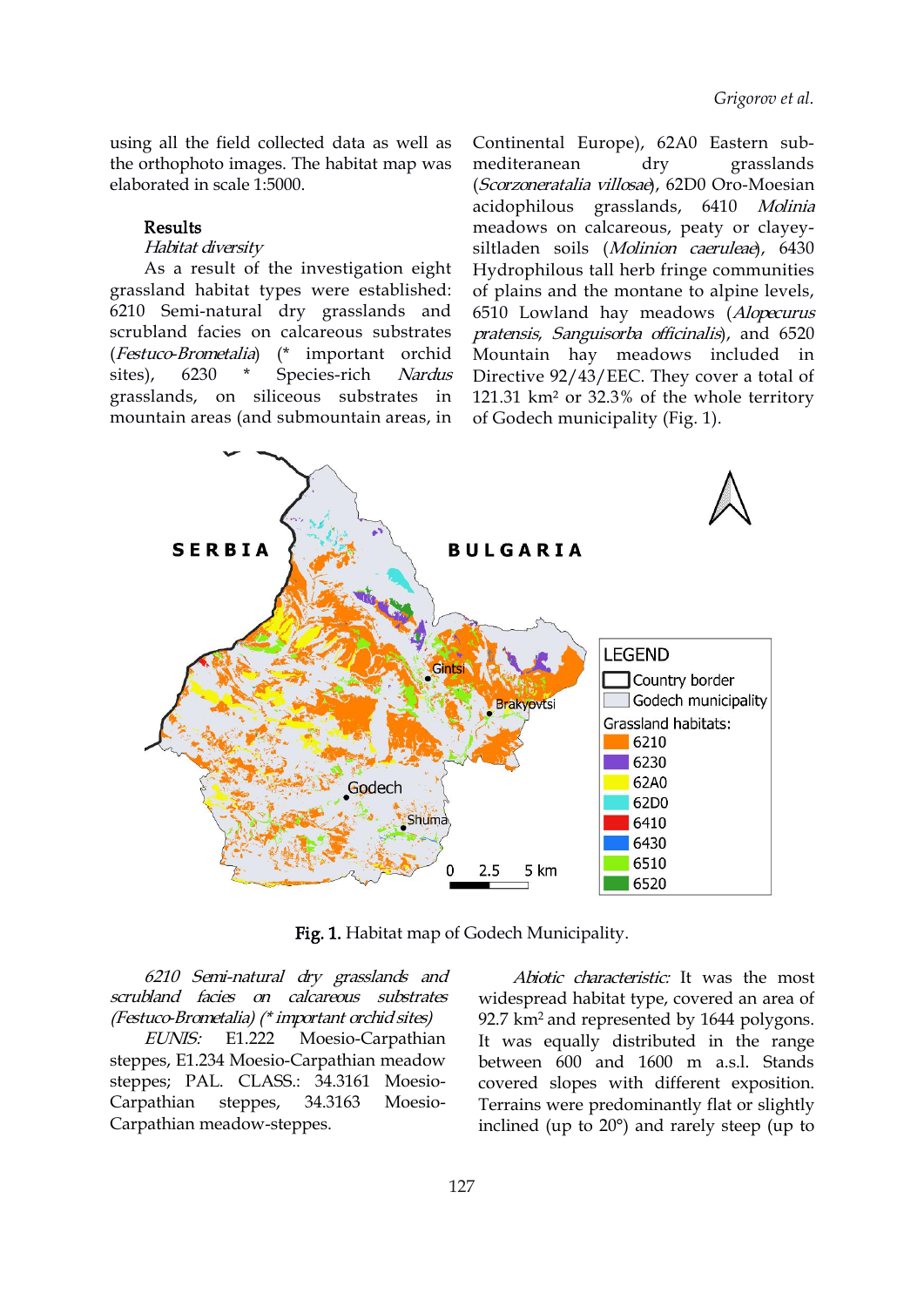40-50°). Soils were shallow to moderately deep. The bedrock types were diverse – sediments, silicates and metamorphic rocks. The vegetation was used for haymaking and as pastures.

Vegetation structure: The phytocoenoses of this habitat type had semi-open to closed horizontal structure with total cover of 90- 100%. The vertical vegetation structure consisted of two well developed layers. The first layer reached a height of 40-120 cm and was composed of grasses such as Chrysopogon gryllus, Festu[ca](https://orcid.org/0000-0002-5936-3573) dalmatica, F. pseudodalmatica, Dichanthium ischaemum, Stipa capillata, S. eriocaulis, Danthonia alpina, Poa angustifolia, Agrostis capillaris, Brachypodium pinnatum, Briza media as well as some herbs such as Filipendula vulgaris, Agrimonia eupatoria. The second layer was more species-rich and included all other  $\alpha$ doratum species of the phytocoenoses. Species of vegetation higher cover and abundance were Trifolium repens, T. alpestre, Leontodon hispidus, Dorycnium herbaceum, Lotus corniculatus, Astragalus onobrychis, Medicago falcata, Eryngium campestre, etc. In some stands, rich of lichens and bryophytes, a third layer of cryptogams was formed above the ground.

This habitat type included two ecologically different grassland vegetation types – xerophilic grasslands of Festucion valesiacae alliance and xero-mesic grasslands Chrysopogono-Danthonion alliances (Vassilev, 2012; Vassilev et al., 2012a). Xerophilic grasslands were dominated by tussockforming grasses such as Stipa capillata, S. eriocaulis, Festuca dalmatica, Dichanthium ischaemum, Poa angustifolia and Chrysopogon 2012a). The gryllus. Other species of higher cover and abundance were Medicago falcata, Eryngium onobrychis, Ononis arvensis. They were widespread on the whole territory of the municipality at lower altitudes (up to 1000- 1200 m) within the oak and beech forest belts. This vegetation was adjacent to or formed mosaics (complexes) with ruderalization.

phytocoenoses of habitat 62A0 Eastern sub- Mediteranean dry grasslands and alliance Saturejion montanae (northern slopes of Chepan Mts).

of Cirsio-Brachypodion pinnati and widest distribution on the territory of Ponor campestre, Coronilla varia, Astragalus latifolia, Thymus longicaulis, Briza media, The xero-mesic grasslands were found generally at higher altitudes (800-1500 m) or at lower altitudes but on slopes with northern or western expositions. Sometimes they were found as strip vegetation in the ecotone zone, beside or within forests, where remnants of abandoned meadows were present. Most of [t](https://orcid.org/0000-0002-7899-3562)his vegetation to alliance Chrysopog[on](https://orcid.org/0000-0001-6812-3670)oassociation Agro[sti](https://orcid.org/0000-0003-4376-5575)o-Chrysopogonetum, where the bedrock type was silicate. Species of higher cover and abundance were Festuca pseudodalmatica, Agrostis capillaris, Briza media, Danthonia alpina, Filipendula vulgaris, Anthoxanthum Dorycnium herbaceum. This had transitional species composition with the communities of alliance Cynosurion cristati of class Molinio-Arrhenatheretea and share some common species such as Leontodon hispidus, Lotus corniculatus, Trifolium repens, T. pratense, Cynosurus cristatus, Leucanthemum vulgare, Rhinanthus rumelicus, R. angustifolius, etc. On the other hand, communities of alliance Cirsio-Brachypodion pinnati were restricted to calcareous bedrock with soils shallow to moderately-deep. This vegetation type had Mt, where it was presented by two associations – Hieracio pilosello-Festucetum dalmaticae Vassilev et al. 2012 and Galio lovcense-Artemisietum chamaemelifoliae 2010 (Pedashenko et al., 2010; Vassilev et al., dominant species was Brachypodium pinnatum. Other species of higher cover and abundance were Sesleria Artemisia chamaemelifolia.

> Threats: Invasion of shrubs and trees, natural succession of pastures and meadows to shrub and forest vegetation, abandonment of pastures and meadows,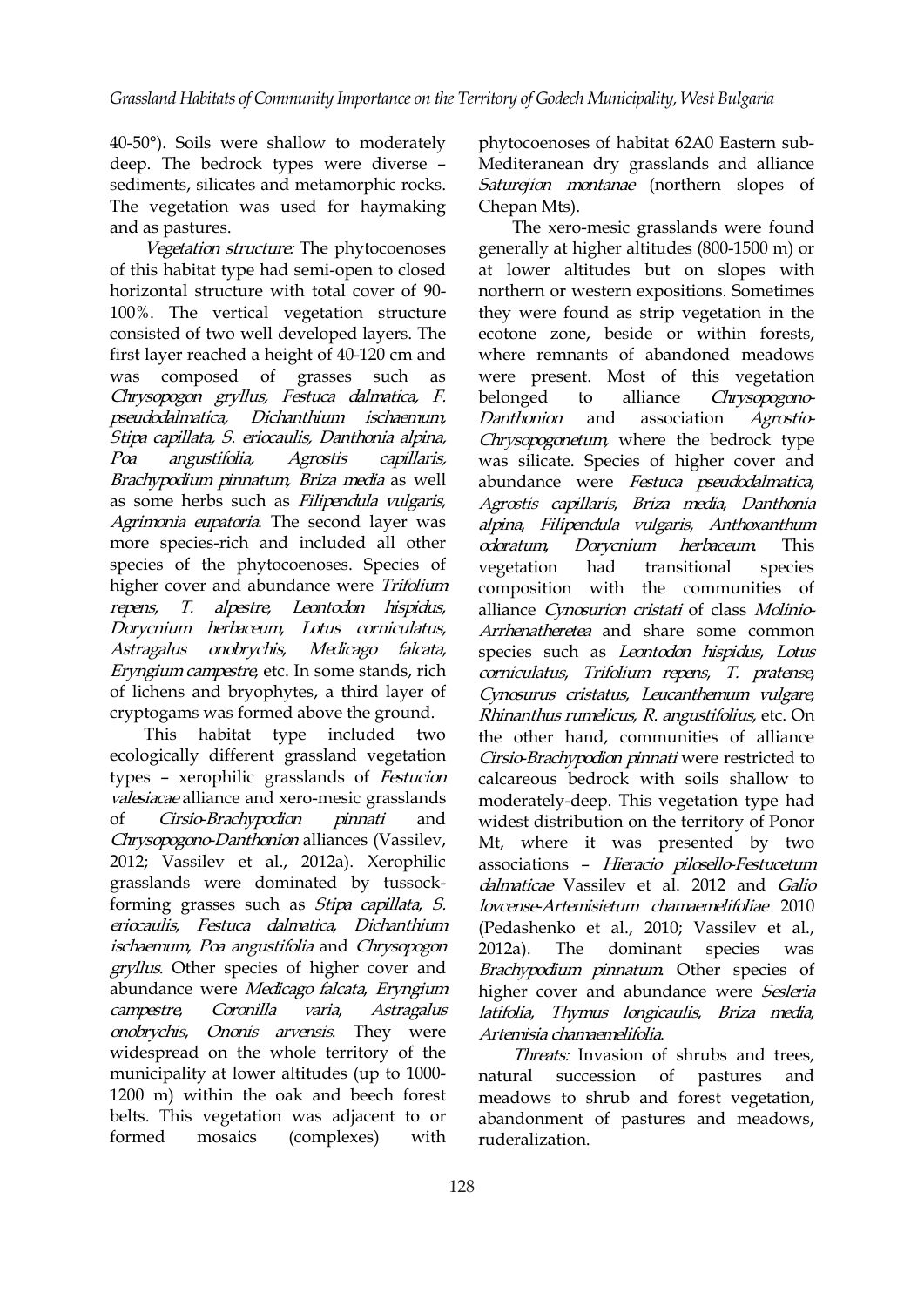62A0 Eastern sub-Mediteranean dry grasslands (Scorzoneratalia villosae)

EUNIS: R1A1 Helleno-Balkanic Satureja montana steppes; PAL. CLASS.: 34.311 Helleno-Balkanic savory steppes.

Abiotic characteristic: This habitat type was presented by 213 polygons and covered 13.9 km<sup>2</sup>. It was found predominantly on natural succession eastern and southern facing slopes of vegetation. Vidlich hill, Ponor Mts and Mala planina Mts, and northern slopes of [C](https://orcid.org/0000-0002-5936-3573)hepun Mt. up to 1000 m a.s.l. Terrains were flat to moderately inclined – up to 25-30°. The bedrock type was of carbonate and dolomite rocks. Soils were predominantly shallow and rarer moderately deep, dry with rough microreleif and calcareous outcrops. The vegetation was used for grazing only at some localities, situated close to the settlements. Most of the distant localities of this habitat type were abandoned and not managed any longer.

communities with semi-open horizontal structure and total cover between 75-95%. The cover of rocky outcrops was on average 10-15%. Mosses and lichens were well presented in most phytocoenoses and had a cover in the range  $8-20\%$ . In the species composition, no prominent dominant was found. Subdominant species were Festuca dalmatica, Artemisia alba, Satureja montana subsp. kitaibelii, Potentilla cinerea, Dichanthium ischaemum, Thymus callieri, Stipa capillata. Some species of conservation value were also found, such as Chamaecytisus jankae, Ch. calcareous, Himantoglossum jankae, Hypericum rumeliacum, Astragalus stricta. Other species of higher cover and wilmottianus, Achillea clypeolata, Tragopogon balcanicus, Edraianthus serbicus, Festuca stojanovii, etc. Many obligate calciphiles (such as Anthyllis montana, A. vulneraria, Inula oculus-christi, Koeleria nitidula, Rhodax canus, Sesleria latifolia, Trigonella gladiata) and facultative calciphiles (such as Chamaecytisus jankae, Hypericum rumeliacum, Achillea clypeolata, Aethionema saxatile,

Amygdalus nana, Asyneuma anthericoides, Corothamnus procumbens, Hyacintella leucophaeae, Thymus striatus, etc.) were also distributed (Velchev 1998). The vegetation of this habitat type was referred to alliance Saturejon montanae and class Festuco-Brometea.

Threats: Invasion of shrubs and trees, natural succession to shrub and forest abandonment of pastures, development of quarry activities.

#### [6](https://orcid.org/0000-0001-6812-3670)230 \* Species-rich Na[rdu](https://orcid.org/0000-0002-7899-3562)s grasslands, on siliceous substrates [in](https://orcid.org/0000-0002-0446-043X) mountain areas

EUNIS: R4318 Oro-Moesian mat-grass swards; PAL. CLASS.: 36.318 Oro-Moesian mat-grass swards.

Vegetation structure: Species-rich distributed in Berkovska Mt. (the southern Abiotic characteristic: This habitat type was found in the central and northern parts of the municipality (the northern parts of Vidlich Ridge, Berkovska and Ponor Mountains) in the oak and beach belts. It was represented by 49 polygons, mainly slopes of Kom Peak and Malak Kom Peak).

> In the valley between Vidlich Ridge and Berkovska Mt., the habitat was found in some small areas only. The habitat occurred on flat or slightly inclined terrains up to 10- 15°. Slope exposition varied. The most frequent rock types were silicates and limestones. These grasslands were used as pastures with this intensity significantly declined in the past three decades.

> structure: Moderately species-rich communities with closed horizontal structure and total cover 95-100%. The only dominant species was Nardus abundance were Agrostis capillaris, Festuca rubra agg., F. airoides, Lerchenfeldia flexuosa, Chamaespartium sagittale, Thymus longicaulis. This vegetation was related to the alliance Violion caninae of class Nardetea strictae and Potentillo ternatae-Nardion strictae of class Juncetea trifidi. The Violion caninae alliance was found at lower altitudes (800-1300 m a.s.l) in the beech forest belt. The stands of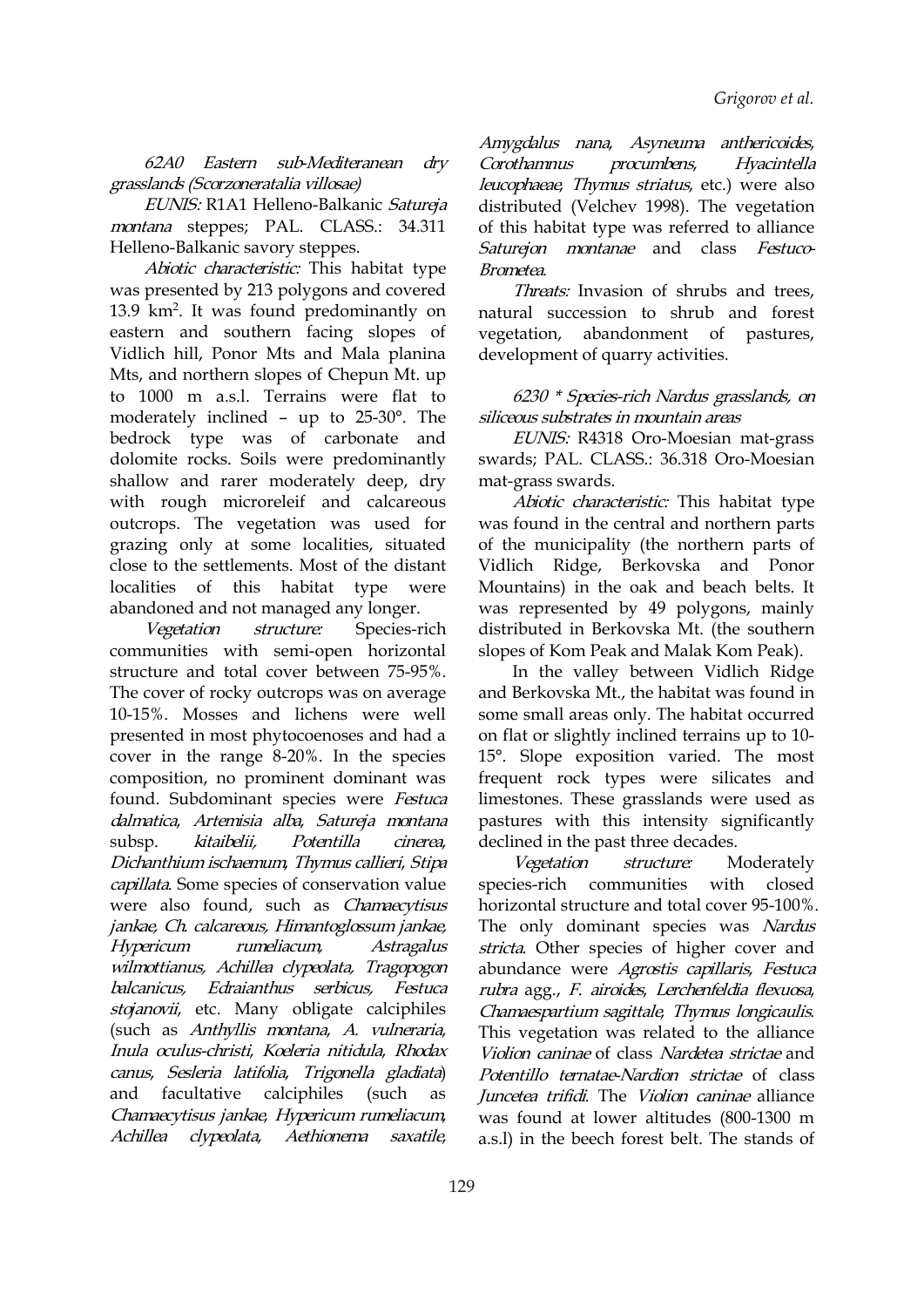Potentillo ternatae-Nardion strictae alliance (in Ponor Mt, Vidlich hill) included some subalpine species and were found at higher altitudes (1500-2016 m a.s.l.) on the territory of Berkovska Mt. As a result of pasture abandonment, the cover of Nardus strcta in the communities decreased whereas the cover of Agrostis capillaris, Lerchenfeldia flexuosa, Chamaespartium sagittale, Festuca rubra agg. increased.

Threats: Pasture abandonment and subsequent shrub encroach[men](https://orcid.org/0000-0002-5936-3573)t.

6410 Molinia meadows on calcareous, peaty or clayey-siltladen soils (Molinion caeruleae)

EUNIS: R371 Molinia caerulea meadows and related communities; PAL. CLASS.: 37.31 Purple moorgrass meadows and related communities.

Abiotic characteristic: This habitat type had local distribution in the central and northern parts of Godech municipality (Godech lowland, Berkovska Mt. and Ponor Mt.). It was found between 600 and 1600 m a.s.l., covered 0.34km² and was represented by 23 polygons. All the habitat polygons had small sizes and were located along river tributaries and areas with high water levels. Frequently, this habitat type was found next to habitats 6430 and 6510. Terrains were flat and soils deep, humid and clayed. Soil moisture was variable during the year and frequently dried out in July-September predominantly silicate and rarer calcareous (Ponor Mt.). Most of these grasslands were used as pastures, which lead to Vegetation structure: eutrophication, trampling, loss of vegetation and degradation of the plant communities. At some localities, grasslands were also used for haymaking.

Vegetation structure: Moderately-species rich communities with closed horizontal structure and total cover 90-100%. Dominant species was Molinia caerulea with cover 60-90%. Mesic species predominated in the species composition, such as Agrostis

capillaris, Festuca pratensis, F. rubra agg, Serratula tinctoria, Bistorta major, Sanguisorba officinalis, Cynosurus cristatus. This habitat frequently formed complexes with habitat 7140 or were neighboring to the latter or 6510. The vegetation belongs to alliance Molinion caeruleae W. Koch 1926, order Molinietalia caeruleae W. Koch 1926 and class Molinio-Arrhenatheretea Tüxen 1937.

Threats: Intensive grazing, over trampling, ruderalization.

#### [6](https://orcid.org/0000-0001-6812-3670)430 Hydrophilous [tal](https://orcid.org/0000-0002-7899-3562)l herb fringe communities of pl[ain](https://orcid.org/0000-0002-0446-043X)s and the montane to a[lpin](https://orcid.org/0000-0003-4376-5575)e levels

EUNIS: R551 Screens or veils of perennial tall herbs lining watercourses, R553 Shady woodland edge fringes, R5672 Moesian tall herb communities; PAL. CLASS.: 37.71 Watercourse veils, 37.72 Shady woodland edge fringes, 37.872 Moesian tall herb communities.

period. The bedrock type was gravels and stones. Bedrock type was Abiotic characteristic: This habitat type had a limited distribution from 600 to 1600 m a.s.l., covered an area of 0.31 km<sup>2</sup> and was represented by 40 polygons. Terrains were flat to moderately inclined up to 10°. It was found in floodplain areas on rather wet and nutrient-rich soils. The latter were shallow to moderately deep. The ground water usually decreased in dry summer periods in the central part of the municipality. In some stands of subtype 37.8 along river banks they are rich of predominantly silicate. Some stands were used as pastures.

> Species-poor communities with closed horizontal structure and total cover of 90-100%. The maximum of vegetation development was in the second half of summer. The strong shade effect led to low presence of bryophytes and the litter formed separate layer with cover about 70-90%. This habitat was presented by two subtypes: 37.7 Wet nitrophilous tall herb edge communities, along water courses and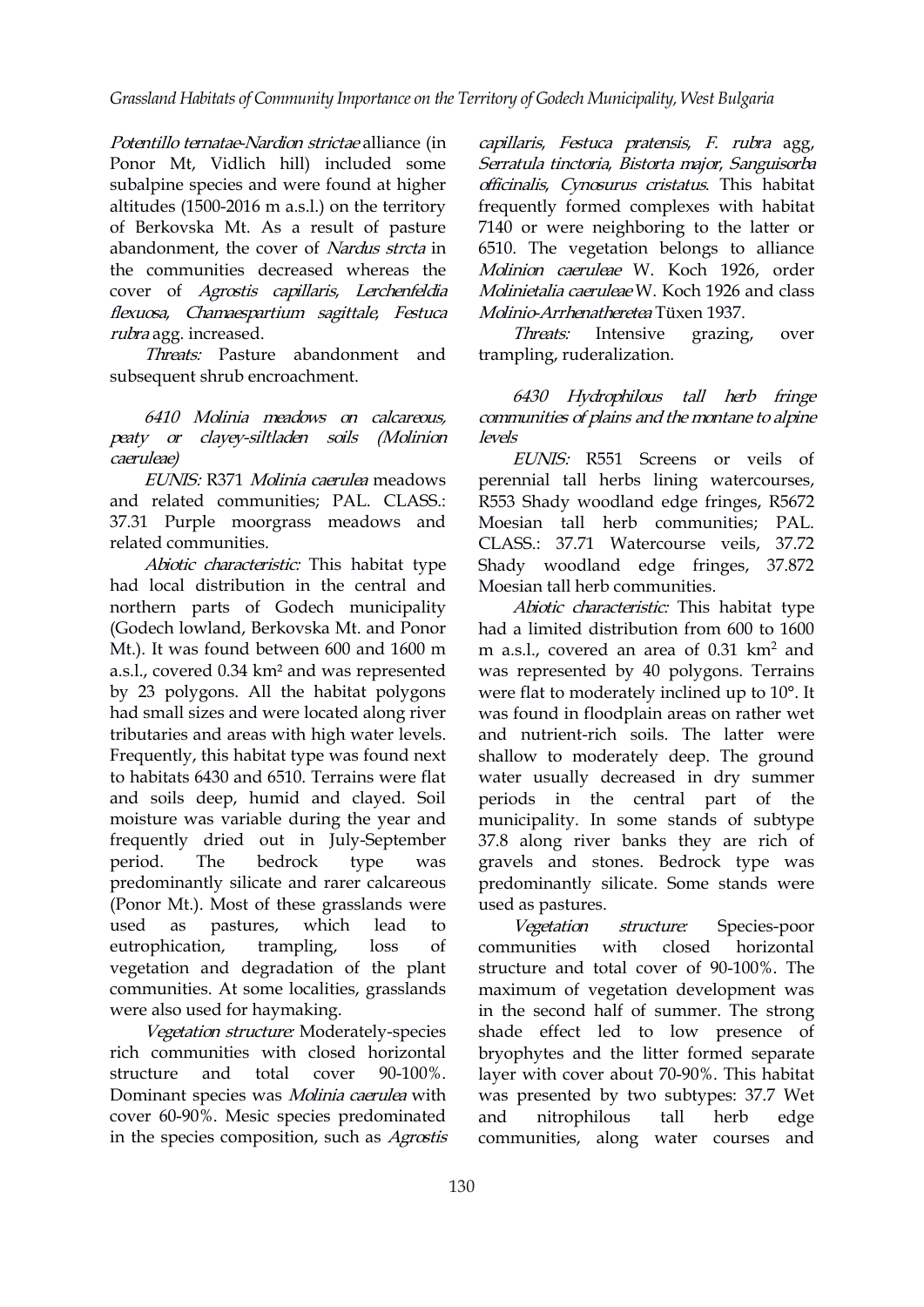woodland borders related to the abandoned agricultural lands undergone a Glechometalia hederaceae and the natural succession towards habitat 6510. Convolvuletalia sepium orders (Senecion fluviatilis, Aegopodion podagrariae, Convolvulion sepium, Filipendulion) and 37.8 communities of montane to alpine levels of the Betulo-Adenostyletea class. The phytocoenoses of subtype 37.7 were dominated by broad-leaved tall forbs Filipendula ulmaria as well as Mentha longifolia and Aegopodium podagraria. In the species composition, so[me](https://orcid.org/0000-0002-5936-3573) hygrophyte species were found (e.g. Carex riparia, Lythrum salicaria, Epilobium hirsutum, Mentha longifolia, Angelica sylvestris) and mesic ones pratensis, (e.g. Festuca pratensis, Agrostis stolonifera, Deschampsia caespitosa, Molinia caerulea) also. Subtype 37.8 was dominated by Petasites hybridus, Trollius europaeus and Cirsium appendiculatum. The vegetation of this habitat subtype was related to alliances Cirsion appendiculati Horvat et al. 1937, Adenostylion alliariae Br.-Bl. 1926 and Petasition officinalis Sillinger 1933 and class Mulgedio-Aconitetea Hadač et Klika in Klika et Hadač 1944.

Threats: Grazing, trampling, 1964, eutrophication.

#### 6510 Lowland hay meadows

EUNIS: R2232 Moesio-Thracian hay meadows; PAL. CLASS.: 38.252 Moeso- (Bromo Thracian mesophile hay meadows.

Abiotic characteristic: This habitat type had wide distribution on the territory of municipality. It was represented by 443 polygons and occupied a total area of 11.53 km<sup>2</sup>. The habitat was found on flat terrains 6520 Mou (riverside terraces and ponors) or on EUNIS: R1M2 slightly inclined terrains up to 10º in the lower parts of the mountain slopes. Rocks were silicates, and soils alluvial and delluvial with high contents of clays. The vegetation was managed as pastures and meadows. These territories in Godech Valley have been periodically ploughed up for the last 20 years. There were also

Hygrophilous perennial tall herb and total cover in the range 90–100%. The Vegetation structure: This habitat was represented by species rich mesic grasslands with closed horizontal structure vegetation was dominated by mesic grasses such as Arrhenatherum elatius, Festuca pratensis, F. rubra agg., Alopecurus pratensis, Cynosurus cristatus, Poa pratensis, Trisetum flavescens, Anthoxanthum odoratum, Agrostis ca[p](https://orcid.org/0000-0001-6812-3670)illaris, Holcus lanatus, Lolium perenne. In the species composition, [ot](https://orcid.org/0000-0002-7899-3562)her species of higher cover [a](https://orcid.org/0000-0002-0446-043X)nd abundance were Trifo[liu](https://orcid.org/0000-0003-4376-5575)m repens, T. pratense, T. campestre, Lathyrus Lotus corniculatus Leontodon autumnalis, L. hispidus, Convolvulus arvensis, Plantago lanceolata, Centaurea jacea, Daucus carota, Filipendula vulgaris, Betonica officinalis, Stellaria graminea. This vegetation is related to class Molinio-Arrhenatheretea Tüxen 1937, order Arrhenatheretalia elatioris Tüxen 1931, alliances Arrhenatherion elatioris Luquet 1926, which included four associations (Ranunculo repentis-Alopecuretum pratensis (Eggler 1933) Ellmauer in Mucina & al. 1993, Pastinaco sativae-Arrhenatheretum elatioris Passarge Cirsio cani-Festucetum pratensis Májovský ex Růžičková 1971 and Ranunculo bulbosi-Arrhenatheretum elatioris Ellmauer in Mucina & al. 1993) and Cynosurion cristati Tüxen 1947 presented by two associations racemosi-Cynosuretum cristati Horvatić (1930) 1958 and Festuco rubrae-Agrostetum capillaris Horvat 1951).

Threats: Abandonment, lack of mowing, overgrazing, plowing.

### 6520 Mountain hay meadows

Agrostis-Festuca grassland, R235 Balkan mountain hay meadows; PAL. CLASS.: 35.12 Agrostis- Festuca grasslands, 38.3 Mountain hay meadows.

Abiotic characteristic: This habitat type had a local distribution on the territory of Berkovska Mt. and Ponor Mt. over 1000 m a.s.l. It was presented by 10 polygons only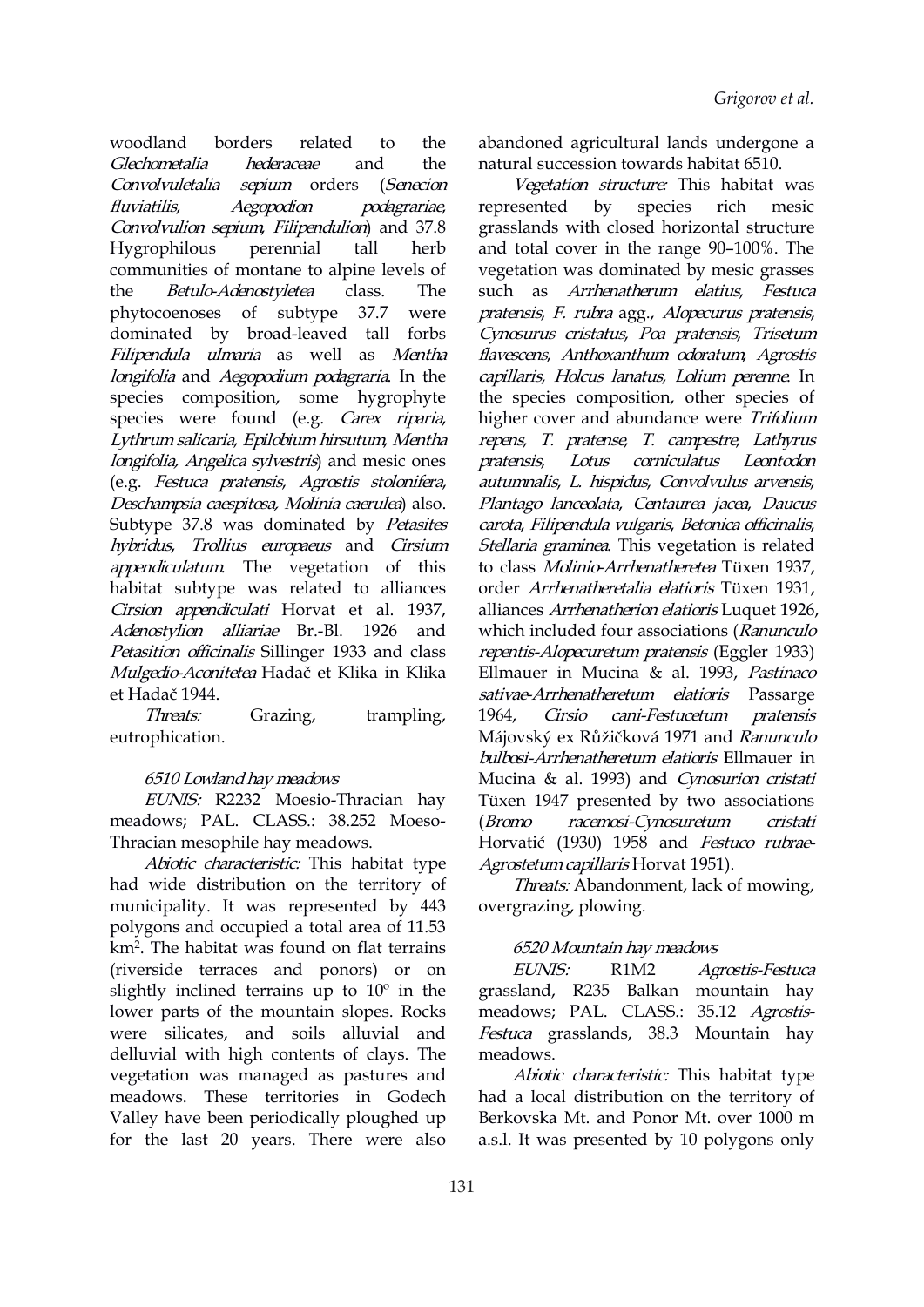and occupied a total area of 0.99 km<sup>2</sup> Terrains were flat to moderately inclined up to 10°. The slope expositions were predominantly northern and western. Soils were moderately deep and moist during the year. The climate was temperate with typical high air humidity and small amplitudes during the vegetation season. The bedrock was of silicate origin. The vegetation was used for mowing and as pastures.

horizontal structure and total cover 90-100%. Dominant species were Agrostis capillaris, Festuca rubra agg., Arrhenatherum elatius. Other species of higher cover and abundance (up to 5-10%) were Cynosurus cristatus, Festuca pratensis, Holcus lanathus, Trifolium alpestre, T. montanum, T. medium, Veratrum lobelianum, Hypericum maculatum, Pastinaca hirsuta, Filipendula vulgaris. This grasslands, found at the areas of former beech, common hornbeam and oak forests. In the species composition were found some species from classes Festuco-Brometea (such as Festuca pseudodalmatica, Danthonia alpina, Briza media, etc.) and Nardetea strictae (Nardus stricta, Chamaespartium sagittale, Lerchenfeldia flexuosa). These phytocoenoses were related to alliance Cynosurion cristati, order Arrhenatheretalia elatioris and class Molinio-Arrhenatheretea.

Threats: Abandonment, lack of mowing, overgrazing.

#### Discussion

This is the second municipality in Bulgaria where all habitat types, protected by the Council Directive 92/43/EEC, are studied and mapped, using the scale of 1 : 5000. Grigorov et al. (2021) conducted similar research on grassland habitats in Dragoman Municipality where six grassland habitat types were distinguished. Grassland habitats in Godech Municipality have also been strongly erassland habitats influenced by anthropogenic activities. Three

. of the habitat types cover the largest proportion of the territory – 6210, 62A0 and 6510. Habitat 6210 has both xero-mesic and xeric communities located mainly in the central and northern municipality areas. Habitat 62A0 is characterized by xeric grasslands on carbonate rocks to the west and habitat 6510 consists of mesic plant communities that can be discovered on flat terrains or on slopes with up to  $5-6^\circ$ inclination in Vuchibaba hill and Ponor Mts.

Vegetation structure: Moderately The NATURA 2000 e[co](https://orcid.org/0000-0002-7899-3562)logical network species-rich communities with closed pla[ys](https://orcid.org/0000-0001-6812-3670) its important role for the conservation vegetation represented secondary problems were observed by Vassilev et al. and condition i[mpr](https://orcid.org/0000-0002-0446-043X)ovement of the habi[tat](https://orcid.org/0000-0003-4376-5575)s, partially because of the subsidies for agriculture. In the same time, areas where agricultural activities have occurred in the past, are now turning into grasslands. The three main grassland habitats (6210, 62A0 and 6510) in Godech Municipality were abandoned in the years followed the end of the socialist period in Bulgaria (1990 year). Similar (2011). Wherever grazing occurs, the problem of overgrazing takes its toll. Another problem is tied to the shrub encroachment into grasslands. Habitats that are located around the depopulated boundary areas are not in a good condition. Some meadows and pastures in the flat terrains of the Godech hollow are also plowed and transformed into agricultural lands. They are turning into shrublands and the issue with invasive species should not be taken lightly as well. Invasion of Robinia pseudoacacia from its plantations to the grasslands nearby also occurs.

> Knowledge on the habitat distribution and condition in the studied area is of a particular importance for their protection by the Council Directive 92/43/EEC within the Natura 2000 sites of Dragoman (BG0000322) and Western Balkan Range and Forebalkan (BG0001040).

#### Conclusions

This research explores the diversity of of Community importance in Godech Municipality (West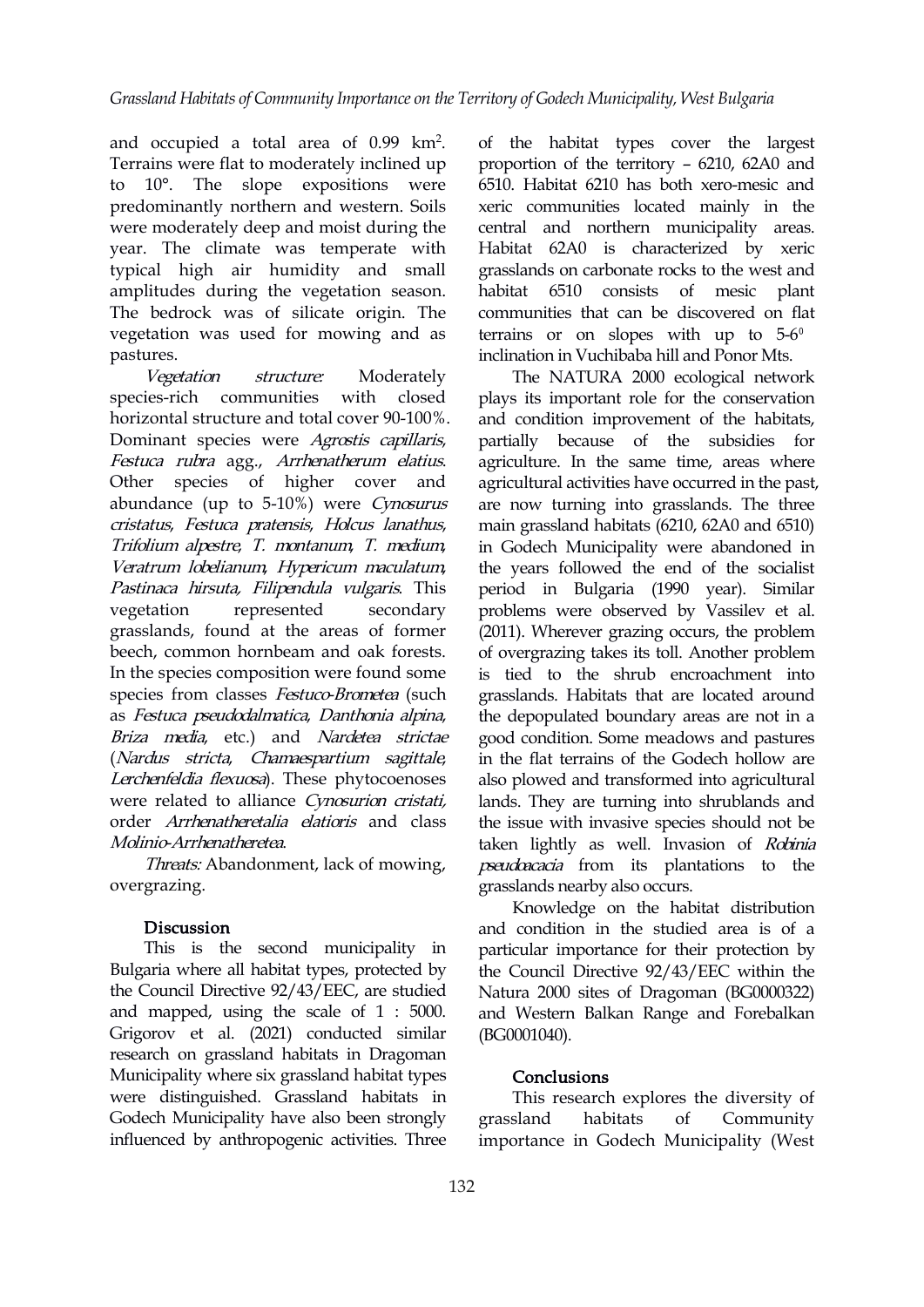Bulgaria), protected by the Directive 92/43/EEC. Two Sites of Community Interest are present on the municipality territory – BG0000322 and BG0001040 as part of the Natura 2000 network. The study is based both on 418 original phytocoenological relevés and on 3422 field point observations for habitat type verification. A total of eight grassland habitat types was established in the studied area – 6210, 6230, 62A0, 62D0, 6410, 6430, 6510 and 6520.All grassland habitat types considered according to th[e](https://orcid.org/0000-0002-5936-3573) Interpretation Manual of European Union Habitats (2013) and additionally mapped in scale 1 : 5000.

The intensive human activities or the lack of any negatively impact the grassland Marinsek, A., habitats and define more of the threats. Among the main grassland habitat threats observed on field could be mentioned: abandonment, lack of mowing, shrub encroachment, and intensive grazing, over trampling, plowing, eutrophication and subsequent ruderalization.

#### Acknowledgements

This investigation was carried out with the financial help of the NSP "Young scientists and postdoctoral students, 2020", contract № 22-603/09.03.2020.

### References

- Bonchev, S. (1910). Geology of Western Stara Planina. Studies of the Bulgarian natural society, 4.1-59. (In Bulgarian).
- Braun-Blanquet, J. (1965). Plant Sociology. The Study of Plant Communities. Hafner Publishing Company. New York and London.
- Chytrý, M., Tichý, L., Hennekens, S., Knollová, I., Janssen, J., Rodwell, J., Peterka, T., Marceno, C., Landucci, F., Assessment Danihelka, J., Hajek, M., Dengler, J., Novak, P., Zukal, D., Jimenez-Alfaro, B., Mucina, L., Abdulhak, S., Acic, S., Agrillo, E., Attorre, F., Bergmeier, E., Biurrun, I., Boch, S., Boloni, J., Bonari, G., Braslavskaya, T., Bruelheide, H.,

Campos, J., Carni, A., Casella, L., Cuk, M., Custerevska, R., Bie, E., Delbosc, P., Demina, O., Didukh, Y., Dite, D., Dziuba, T., Ewald, J., Gavilan, R., Gegout, J., del Galdo, G., Golub, V., Goncharova, N., Goral, F., Graf, U., Indreica, A., Isermann, M., Jandt, U., Jansen, F., Jansen, J., Jaskova, A., Jirousek, M., Kacki, Z., Kalnikova, V., Kavgaci, A., Khanina, L., Korolyuk, A., Kozhevnikova, M., Kuzemko, A., Kuzmic, F., Kuznetsov, O., Laivins, M., [L](https://orcid.org/0000-0002-7899-3562)avrinenko, I., Lavrinenk[o,](https://orcid.org/0000-0002-0446-043X) O., Lebedeva, [M](https://orcid.org/0000-0003-4376-5575)., Lososova, Z., Lysenko, T., Maciejewski, L., Mardari, C., Napreenko, M., Onyshchenko, V., Perez-Haase, A., R., Prokhorov, V., Rasomavicius, V., Rojo, M., Rusina, S., Schrautzer, J., Sibik, J., Silc, U., Skvorc, Z., Smagin, V., Stancic, Z., Stanisci, A., Tikhonova, E., Tonteri, T., Uogintas, D., Valachovic, M., Vassilev, K., Vynokurov, D., Willner, W., Yamalov, S., Evans, D., Lund, M., Spyropoulou, R., Tryfon, E., Schaminee, J. (2020). EUNIS Habitat Classification: expert system, characteristic species combinations and distribution maps of European habitats. Applied Vegetation Science, 23, 648-675. doi: [10.1111/avsc.12519.](https://doi.org/10.1111/avsc.12519)

- Devillers, P. & Devillers-Terschuren, J. (1996). A classification of Palearctic habitats. Nature and Environment, 78, Council of Europe Publishing. 157 p.
- Dimitrov, M. & Petrova, D. (2014). Forest Habitats in Ponor Special Protection Area (Natura 2000), Western Bulgaria: Characteristics, Status and Management Recommendations. Acta zoologica bulgarica, Supplement <sup>5</sup>, 9-20.
- EEA. (2021). National Eclogical Network. Executive Environment Agency. Retrieved from [eea.government.bg](http://eea.government.bg/bg/bio/nem) (In Bulgarian).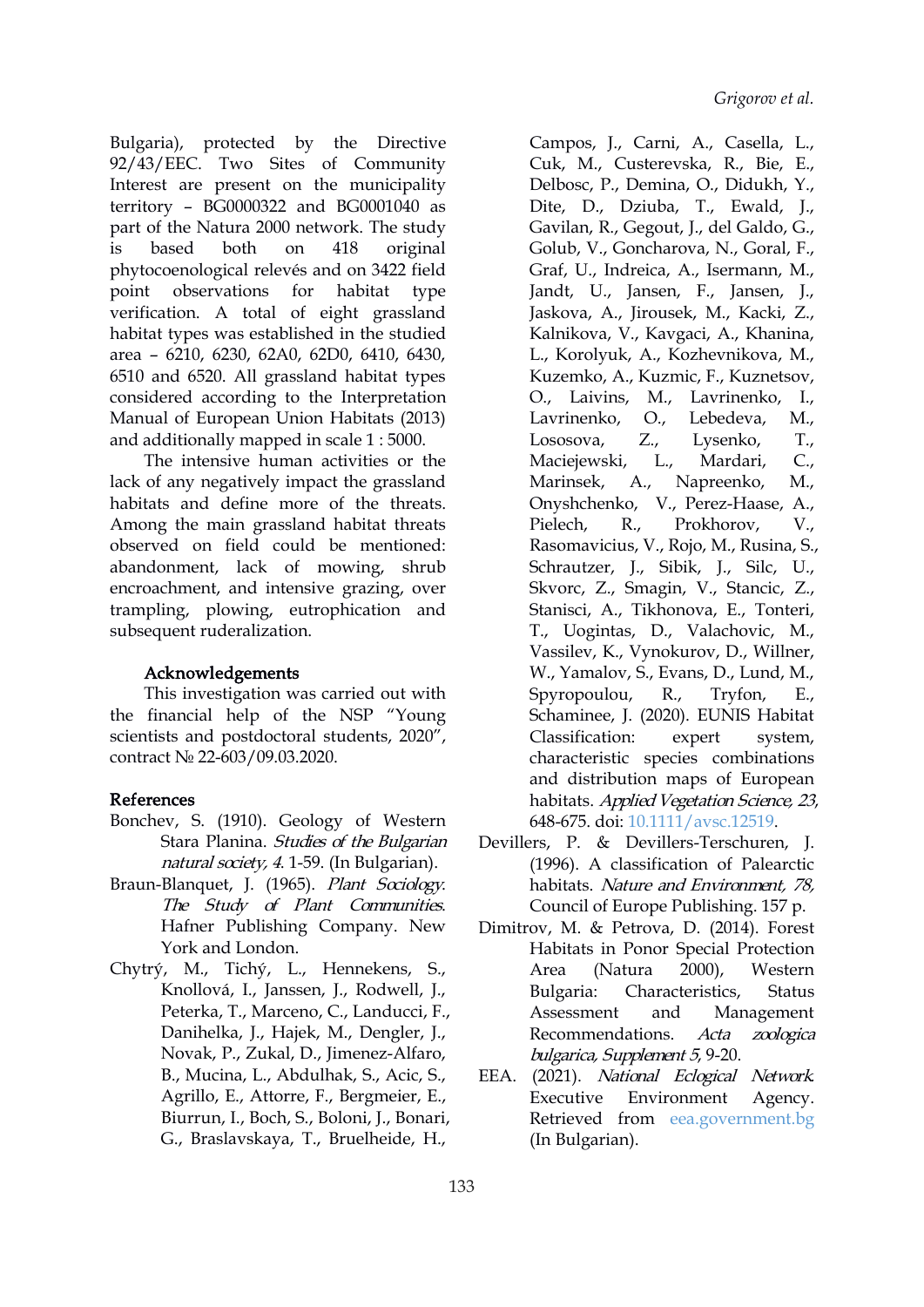*Grassland Habitats of Community Importance on the Territory of Godech Municipality, West Bulgaria*

- Grigorov, B., Velev, N., Assenov, A., Nazarov, M., Gramatikov, M., Genova, B. & Vassilev, K. (2021). Grassland habitats on the territory of Dragoman Municipality (Western Bulgaria). Flora Mediterranea, 31, 89- 100. doi: [10.7320/FlMedit31.089](https://doi.org/10.7320/FlMedit31.089).
- Iordanov, D. (1924). About phytogeography of Western Stara Planina. Yearbook of Sofia University, Faculty of Physics and Bulgarian).
- Ni[n](https://orcid.org/0000-0002-5936-3573)ov, N. (2002). Soils. In Geography of Bulgaria, ForKom. (In Bulgarian).
- Pedashenko, H., Vassilev, K. & Apostolova, I. (2010). Local occurrence of Artemisia chamaemelifolia Vill. in Bulgaria. Annali di Botanica, 0, 1-11. doi: [10.4462/annbotrm-9114](https://doi.org/10.4462/annbotrm-9114).
- Pedashenko, H. & Vassilev, K. (2014). Flora of Ponor SPA (Natura 2000), Western Bulgaria. Acta zoologica bulgarica, Supplement <sup>5</sup>, 33-60.
- Tashev, A., Vitkova, A. & Russakova, V. (2010). Contribution to the study of habitat diversity in Western Stara Planina Mountain (Bulgaria). Chornomorski botanical journal <sup>6</sup>(1), 104-114.
- Tzonev, R., Gussev, C. & Popgeorgiev, G. (2014). Scrub, Grassland and Rocky Habitats in Ponor Special Protection Bulgaria: Mapping and Assessment of Conservation Status. Acta zoologica bulgarica, Supplement <sup>5</sup>, 21-32.
- Vassilev, K., Pedashenko, H., Nikolov, S., Apostolova, I. & Dengler, J. (2011). Effect of land abandonment on the vegetation of upland semi-natural grasslands in the Western Balkan Mts., Bulgaria. Plant Biosystems, <sup>145</sup>(3), 654-665, doi: [10.1080/11263504.2011.601337.](https://doi.org/10.1080/11263504.2011.601337)
- Vassilev, K., Apostolova, I. & Pedashenko, H. (2012a). Festuco-Brometea in Western Bulgaria with an emphasis on Cirsio–Brachypodion pinnati.

Hacquetia 11, 227–248. doi: [10.2478/v10028-012-0011-4](https://doi.org/10.2478/v10028-012-0011-4).

- Mathematics, 20(1), 1-102. (In the 21st century. *Biodiversity &* Vassilev, K., Dajič, Z. , Cušterevska, R., Bergmeier, E. & Apostolova, I. (2012b). Balkan Dry Grasslands Database. In Dengler, J., Oldeland, J., Jansen, F., Chytrý, M., Ewald, J., Finckh, M., Glöckler, F., Lopez- Gonzalez, G., Peet, R.K., Schaminée, J.H.J. (Eds.) Vegetation databases for Ecology, <sup>4</sup>, 330–330. Biocentre Klein Flottbek and Bo[ta](https://orcid.org/0000-0002-7899-3562)nical Garden, Hamburg. [d](https://orcid.org/0000-0002-0446-043X)oi: [10.7809/b-e.00123](https://doi.org/10.7809/b-e.00123).
	- Vassilev, K., Pedashenko, H., Velev, N. & Apostolova, I. (2014). Grassland Vegetation of Ponor Special Protection Area (Natura 2000), Western Bulgaria. Acta zoologica bulgarica, Supplement <sup>5</sup>, 61-73.
- Area (Natura 2000), Western Glogov, P., Natcheva, R., Tzonev, R., Vassilev, K., Pedashenko, H., Alexandrova, A., Tashev A., Ganeva A., Gavrilova A., Macanović A., Gradevska A., Assenov A., Vitkova, A., Genova, B., Grigorov, B., Gussev, C., Mašić, E., Filipova, E., Gecheva, G., Aneva, I., Knolova, I., Nikolov, I., Georgiev, G., Gogushev, G., Tinchev, G., Minkov, I., Pachedzieva, K., Mincheva, K., Koev, K., Lubenova, M., Dimitrov, M., Gumus, M., Nazarov, M., Apostolova-Stoyanova, N., Nikolov, N., Velev, N., Zhelev, P., Barudanović, S., Kostadinova, S., Boch, S., Hennekens, S., Georgiev, S., Stoyanov, S., Karakiev, T., Ilić, T., Kalníková, V., Shivarov, V. & Vulchev, V. (2020). Balkan Vegetation Database – updated information and existing. Vegetation Classification and Survey 1, 151-153. doi: [10.3897/VCS/2020/61348.](https://doi.org/10.3897/VCS/2020/61348)
	- Velev, N., Apostolova, I. & Fajmonová, Z. (2011a). Cynosurus cristatus grasslands in West Bulgaria. Phytologia Balcanica 17(2), 221-236.
	- Velev, N., Apostolova, I. & Rozbrojová, Z. Alliance *Arrhenatherion*